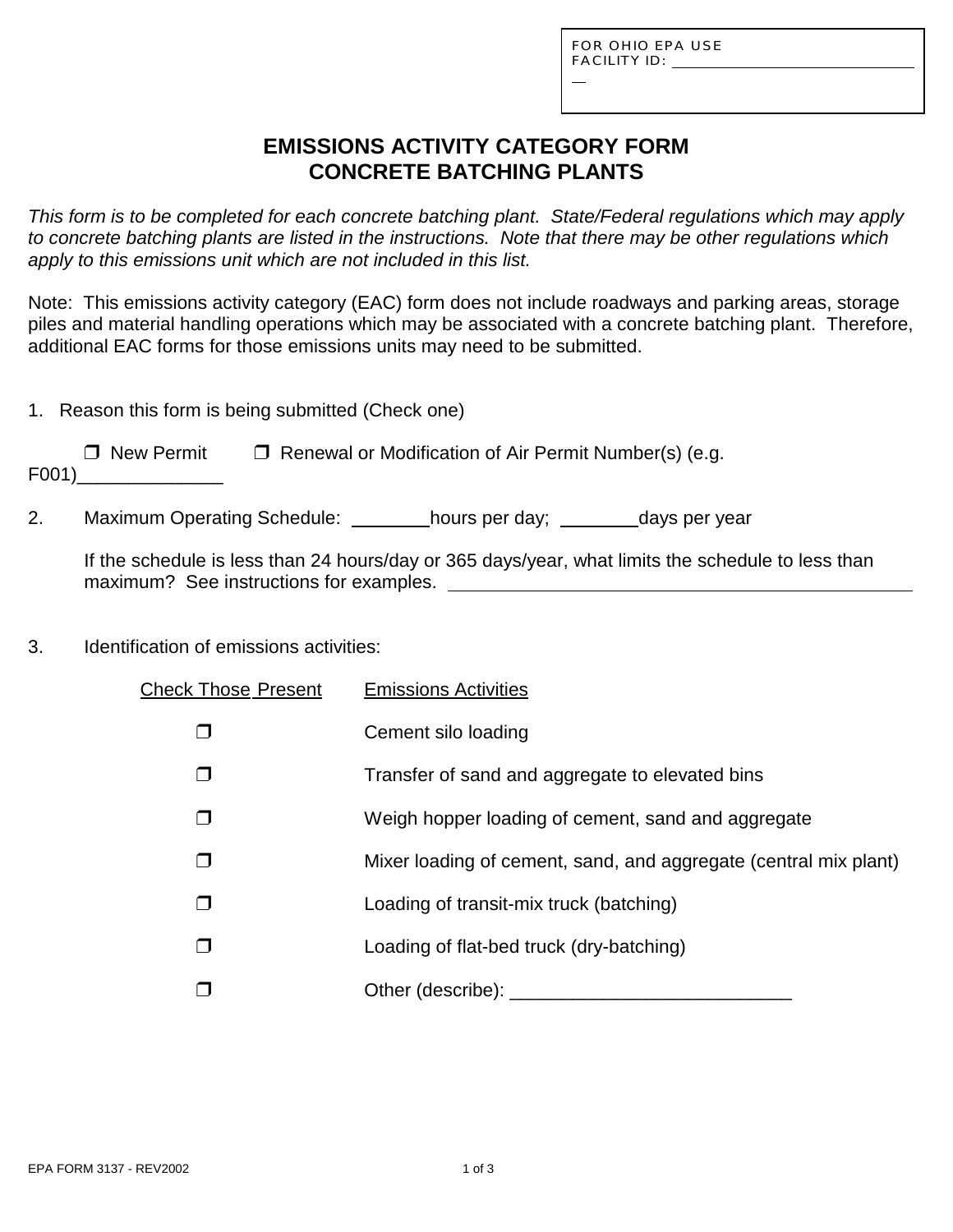- 4. General concrete batching plant process data:
	- a. Type of concrete batching plant:  $\Box$  batching (transit-mix trucks)  $\Box$  central-mix " dry-batch (into flat bed trucks only) " other (describe): \_\_\_\_\_\_\_\_\_\_\_\_\_\_\_\_\_ b. Manufacturer of concrete batch plant c. Make or model no. \_\_\_\_\_\_\_\_\_\_\_\_\_\_\_\_\_\_\_\_\_\_\_\_\_\_\_\_\_\_\_\_\_\_\_\_\_\_\_\_\_\_\_\_\_\_\_\_\_\_\_\_\_\_\_\_ d. Maximum plant design production capacity \_\_\_\_\_\_\_\_\_\_\_\_\_\_\_\_\_\_\_\_\_\_\_\_\_\_\_\_tons concrete/hour e. Maximum plant design production capacity \_\_\_\_\_\_\_\_\_\_\_\_\_\_\_\_\_\_\_\_\_\_\_\_\_\_\_\_\_\_\_\_ yd<sup>3</sup> concrete/hour f. Maximum hourly production rate \_\_\_\_\_\_\_\_\_\_\_\_\_\_\_\_\_\_\_\_\_\_\_\_\_ tons concrete/hour g. Maximum hourly production rate \_\_\_\_\_\_\_\_\_\_\_\_\_\_\_\_\_\_\_\_\_\_ yd<sup>3</sup> concrete/hour h. Maximum annual production rate \_\_\_\_\_\_\_\_\_\_\_\_\_\_\_\_\_ tons concrete/year
		- i. Maximum annual production rate \_\_\_\_\_\_\_\_\_\_\_\_\_\_\_\_\_\_\_\_\_\_ yd<sup>3</sup> concrete/year
- 5. Cement silo loading process data:

| Cement silo<br>ID | Manufacturer | Storage capacity<br>(tons) | Method of loading<br>silo | Maximum<br>load rate<br>(tons/hour) | Maximum<br>load rate<br>(tons/year) |
|-------------------|--------------|----------------------------|---------------------------|-------------------------------------|-------------------------------------|
|                   |              |                            |                           |                                     |                                     |
|                   |              |                            |                           |                                     |                                     |
|                   |              |                            |                           |                                     |                                     |
|                   |              |                            |                           |                                     |                                     |
|                   |              |                            |                           |                                     |                                     |
|                   |              |                            |                           |                                     |                                     |
|                   |              |                            |                           |                                     |                                     |
|                   |              |                            |                           |                                     |                                     |

#### 6. Material handling capacities:

| <b>Material Handling Operation</b>          | Maximum rate<br>(tons/hour) | Maximum rate<br>(tons/year) |
|---------------------------------------------|-----------------------------|-----------------------------|
| Transfer of sand to elevated bins           |                             |                             |
| Transfer of aggregate to elevated bins      |                             |                             |
| Weigh hopper loading                        |                             |                             |
| Mixer loading process (central-mix plant)   |                             |                             |
| Transit-mix truck loading                   |                             |                             |
| Flat-bed truck loading (dry-batching plant) |                             |                             |
| Other:                                      |                             |                             |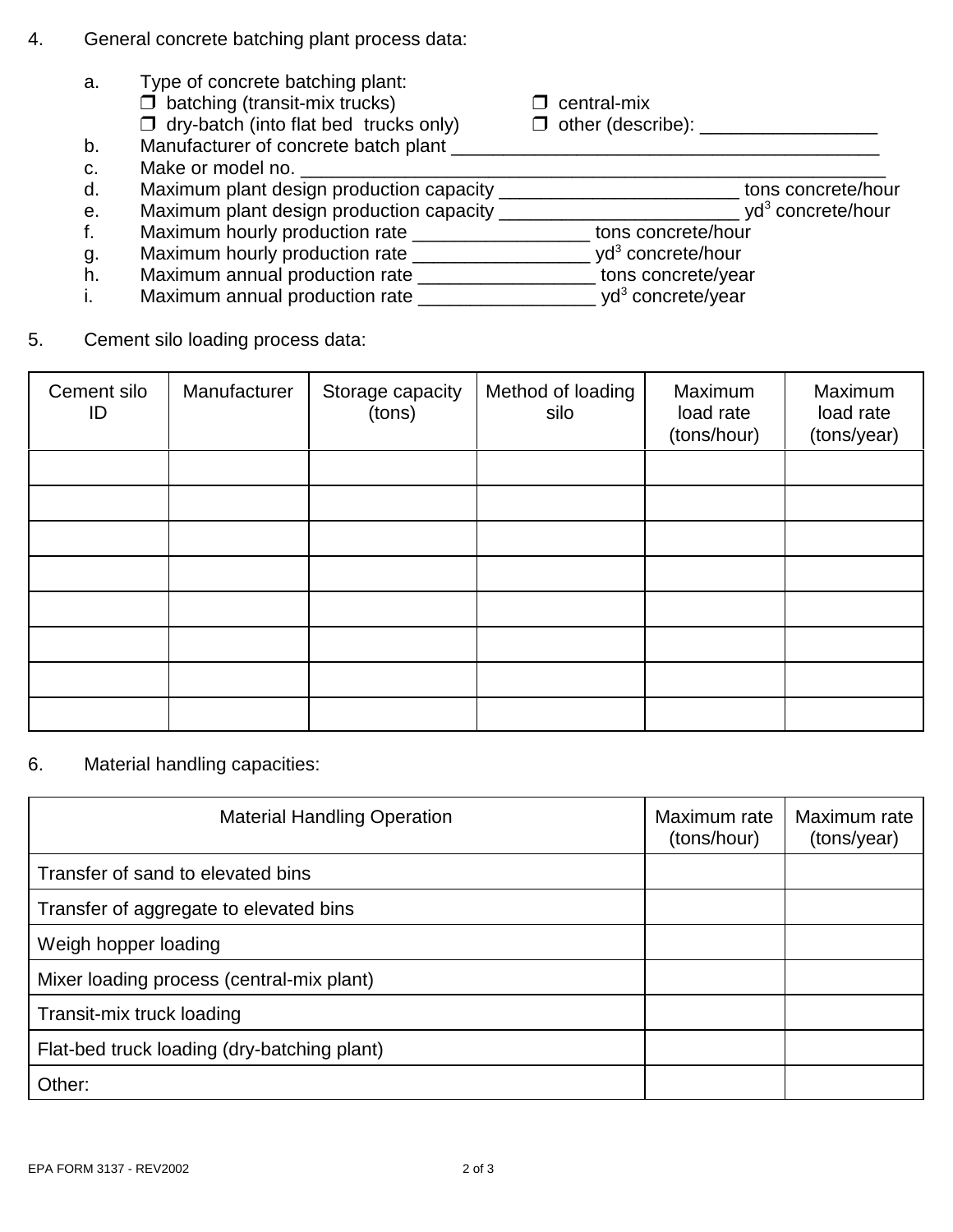7. Control methods to be used for emissions from concrete batch plants:

|                                                       | <b>Capture Method</b>                             | Capture<br>Efficiency | <b>Control Method</b>                                                           | Control<br>Efficiency |
|-------------------------------------------------------|---------------------------------------------------|-----------------------|---------------------------------------------------------------------------------|-----------------------|
| Cement silo<br>loading                                |                                                   |                       | $\Box$ vent to fabric filter $\Box$ other, describe                             |                       |
| Transfer of sand<br>and aggregate to<br>elevated bins |                                                   |                       | $\Box$ vent to fabric filter $\Box$ other, describe                             |                       |
| Weigh hopper<br>loading                               |                                                   |                       | $\Box$ vent to fabric filter $\Box$ vent to bins/silo<br>$\Box$ other, describe |                       |
| Mixer loading<br>process (central-<br>mix plant)      |                                                   |                       | $\Box$ vent to fabric filter $\Box$ other, describe                             |                       |
| Transit-mix truck<br>loading                          | $\Box$ enclosure, describe $\Box$ other, describe |                       | $\Box$ vent to fabric filter $\Box$ choke feed<br>$\Box$ other, describe        |                       |
| Flat-bed truck<br>loading (dry-<br>batching plant)    | $\Box$ enclosure, describe $\Box$ other, describe |                       |                                                                                 |                       |
| Other:                                                |                                                   |                       |                                                                                 |                       |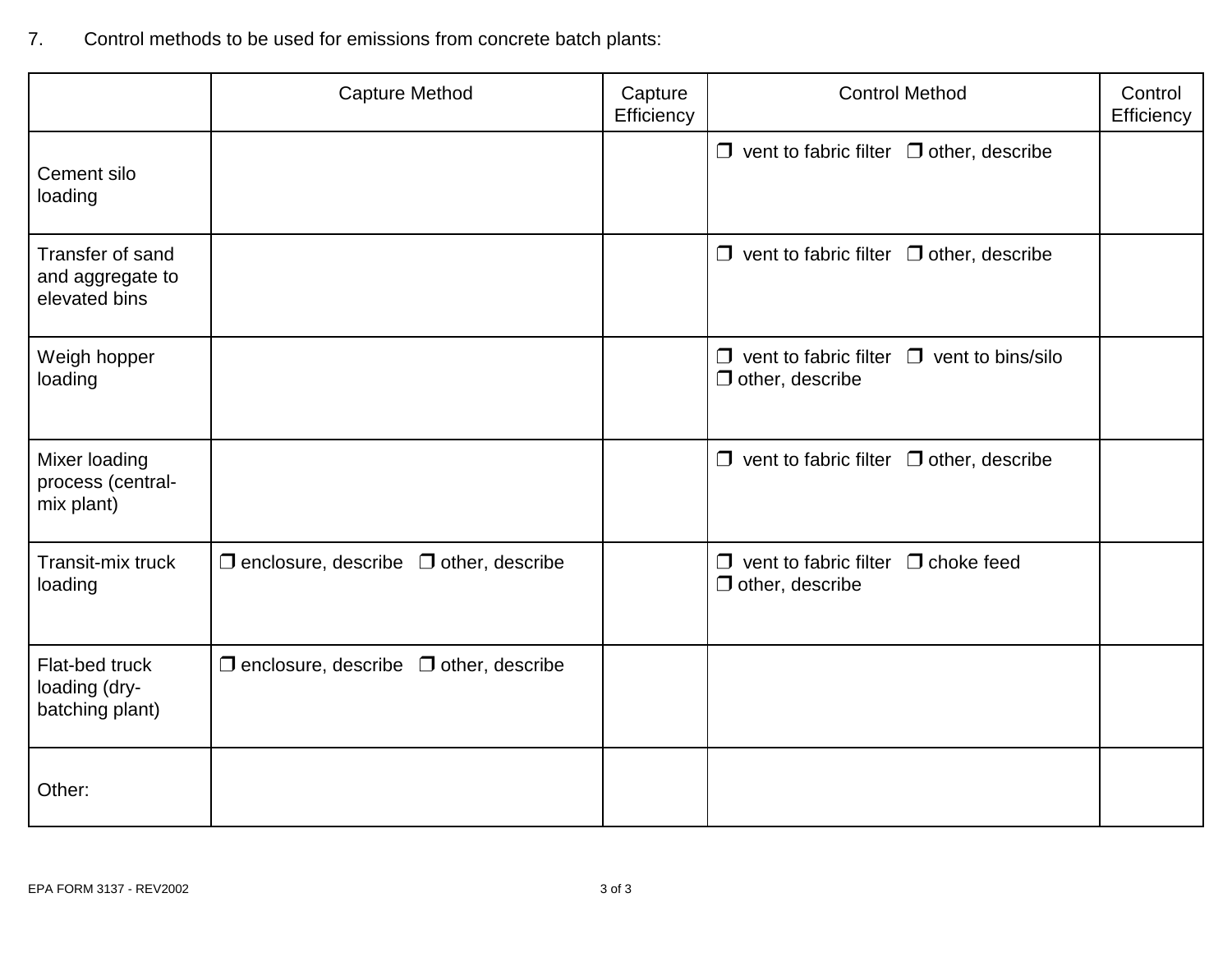# **INSTRUCTIONS FOR COMPLETION OF THE EMISSIONS ACTIVITY CATEGORY FORM FOR CONCRETE BATCHING PLANTS**

### **GENERAL INSTRUCTIONS:**

Provide complete responses to all applicable questions. If an item does not apply to the emissions unit, write in "Not Applicable" or "NA." If the answer is not known, write in "Not Known" or "NK." If you need assistance in understanding a question after reading the instructions below, contact your Ohio EPA District Office or Local Air Agency for assistance. Submittal of an incomplete application will delay application review and processing. In addition, the application may be returned as incomplete if all applicable questions are not answered appropriately.

#### **APPLICABLE REGULATIONS:**

*The following State and Federal Regulations may be applicable to concrete batching plants Note that there may be other regulations which apply to this emissions unit which are not included in this list.*

State: Ohio Administrative Code (OAC) 3745-31-02 (Permit to Install) 3745-35-02 (Permit to Operate) 3745-17-07 (Visible Particulate Emissions) 3745-17-08 (Emissions of Fugitive Dust) 3745-17-11 (Emissions from Industrial Processes)

If you would like a copy of these regulations, contact your Ohio EPA District Office or Local Air Agency. State regulations may also be viewed and downloaded from the Ohio EPA website at http://www.epa.state.oh.us/dapc/regs/regs.html. Federal regulations may be viewed and downloaded at http://www.epa.gov/docs/epacfr40/chapt-I.info/subch-C.htm.

## **CALCULATING EMISSIONS:**

Manufacturers of some types of emissions units and most types of control equipment develop emissions estimates or have stack test data which you can request. Stack testing of the emissions may be done. Emissions unit sampling test data may be either for this emissions unit or a similar one located at the facility or elsewhere. You may develop your own emission factors by mass balance or other knowledge of your process, if you can quantify inputs and outputs accurately. You may be able to do this on a small scale or over a short period of time, if it is not practical during regular production. If you have control equipment, you may be able to quantify the amount of pollutants collected over a known time period or production amount. Any emission factor calculation should include a reference to the origin of the emission factor or control efficiency.

USEPA has developed emission factors for many types of emissions units and published them in a document entitled "Compilation of Air Pollutant Emissions Factors, AP-42", available from the following website:http://www.epa.gov/ttn/chief/ap42/index.html Concrete batching is contained in section 11.12.

### **SPECIFIC INSTRUCTIONS:**

This emissions activity category (EAC) form is to be used for certain operations at concrete batching facilities which emit fugitive dust. Typical emissions units to be included on this form are listed in item #3. Please do not include on this form fugitive dust emissions units, such as roadways and parking areas, storage piles, and material handling operations which have other EAC forms prepared for them. Any other